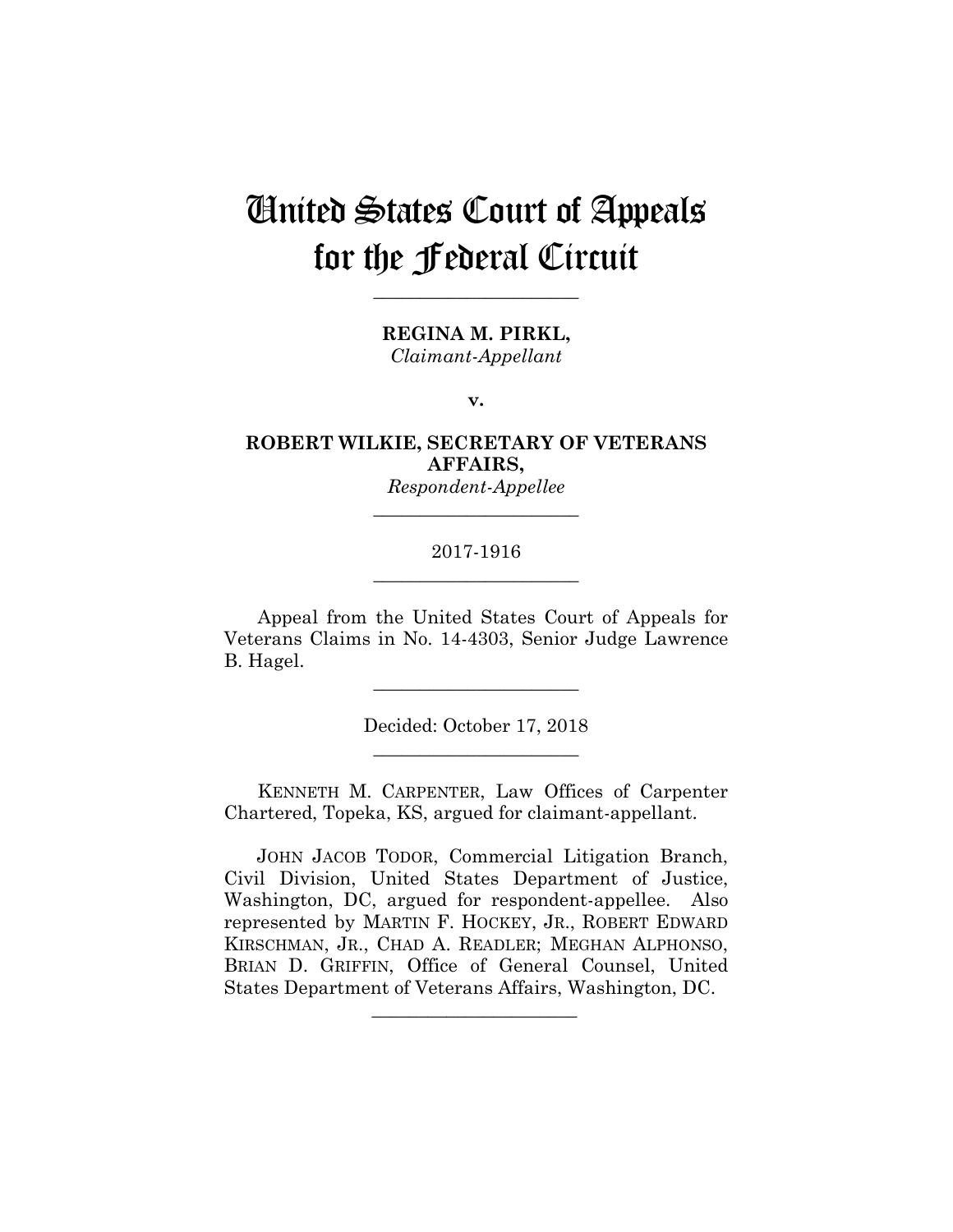#### Before REYNA, TARANTO, and CHEN, *Circuit Judges.*

### TARANTO, *Circuit Judge*.

This case returns to us from a decision of the Court of Appeals for Veterans Claims rendered on remand from our decision in *Pirkl v. Shinseki*, 718 F.3d 1379 (Fed. Cir. 2013) (*Pirkl I*), where we addressed the remedy required for a clear and unmistakable error in a disability rating decision long ago. We now reverse the Veterans Court's decision. We conclude that the Veterans Court mistakenly interpreted a key regulation and took too constrained a view of the legally required corrective remedy for the undisputed rating decision error. We remand for further proceedings to conduct the inquiry needed to give the required remedy.

I

# A

Robert Pirkl, the late husband of appellant Regina Pirkl, served in the United States Navy between 1947 and 1949. He filed a claim in 1950 with the Veterans Administration (now the Department of Veterans Affairs, both "VA"), seeking disability benefits based on a serviceconnected psychiatric condition. The VA awarded him benefits, assigning him a low disability rating. Subsequently, based on changed circumstances, the VA assigned him a 100% disability rating effective September 30, 1952. *Pirkl I*, 718 F.3d at 1380.

There followed a series of new VA decisions over the years that adopted lower disability ratings for 35 years. First, on September 3, 1953, the relevant VA regional office reduced Mr. Pirkl's disability rating to 70%, effective November 3, 1953, based on a newly acquired VA medical examination. Second, on December 10, 1956, the VA regional office reduced Mr. Pirkl's then-70% disability rating to 50%, effective February 9, 1957, citing a VA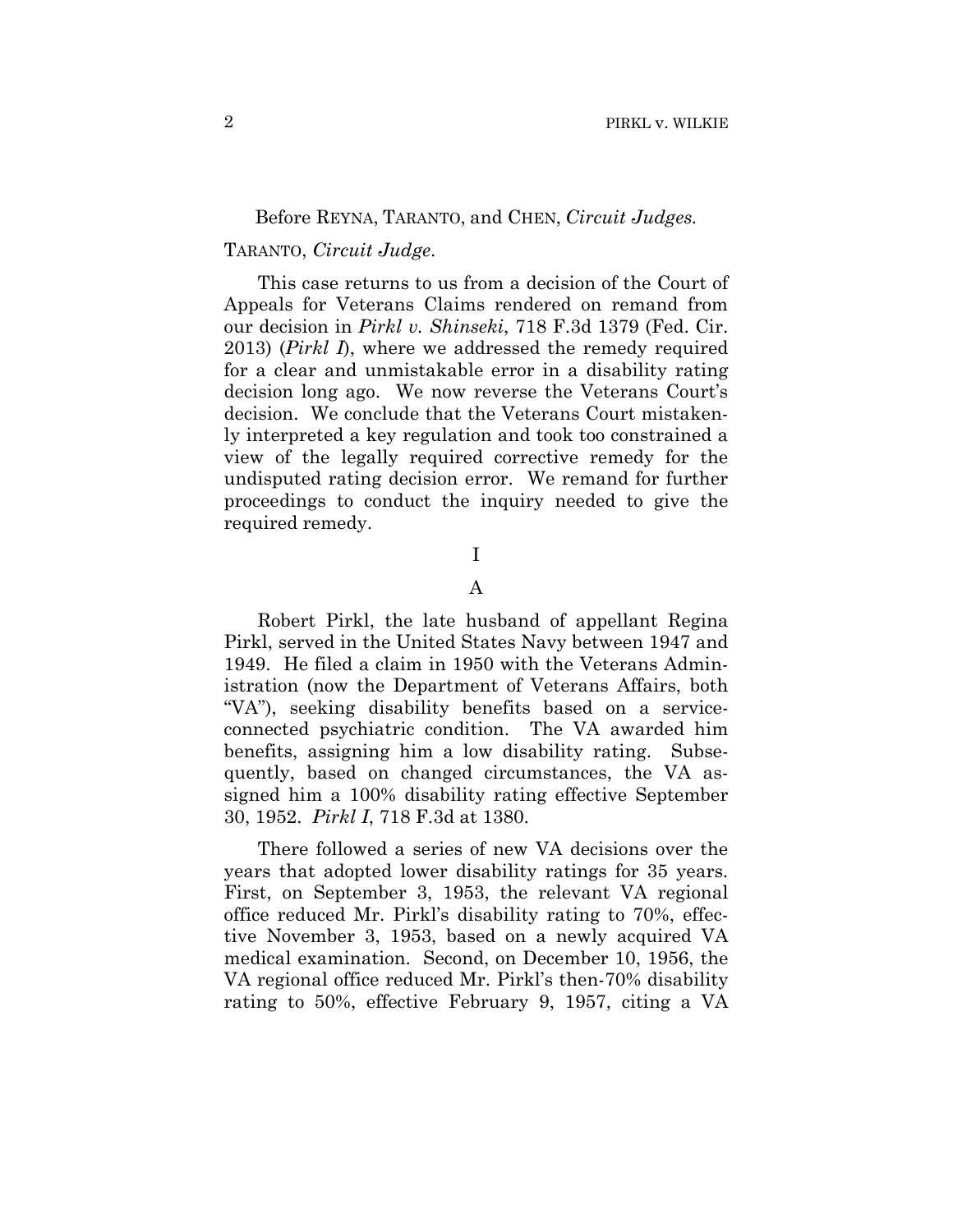medical examination and a change in Mr. Pirkl's employment status. Third, on April 13, 1966, the VA regional office reduced Mr. Pirkl's then-50% disability rating to 30%, effective July 1, 1966, based on a VA medical examination and additional evidence regarding Mr. Pirkl's employment status. Mr. Pirkl appealed that decision (unlike the 1953 and 1956 decisions) to the Board of Veterans' Appeals, which affirmed the 1966 reduction in January 1967. Finally, after extensive litigation based on a 1991 claim to reopen a previously denied claim, the Board awarded Mr. Pirkl a 100% disability rating, effective November 30, 1988. *See id.*

In December 2001, Mr. Pirkl filed a motion under 38 U.S.C. § 5109A to revise, based on asserted clear and unmistakable error (CUE), the three VA decisions that left him without a 100% rating between late 1953 and late 1988, namely, the September 1953, December 1956, and April 1966 rating decisions.

The VA addressed the 1966 decision first—without waiting for a decision on whether there was CUE in the 1953 or 1956 rating decisions that together produced the 50%-rating starting point for the VA's 1966 decision (which reduced the rating further, to 30%). Because the 1966 decision had been affirmed by the Board in 1967, the allegation of CUE in the 1966 decision was treated as a CUE motion under 38 U.S.C. § 7111 (concerning requests for revision of *Board* decisions based on CUE) and was addressed directly by the Board, rather than a VA regional office. *See* 38 U.S.C.  $\S 7111(e)$ –(f) (providing that a request for revision of a final Board decision based on CUE "shall be submitted directly to the Board and shall be decided by the Board on the merits" and, if submitted elsewhere, is to be referred to the Board); 38 C.F.R. § 20.1104 ("When a determination of the agency of original jurisdiction is affirmed by the Board of Veterans'

B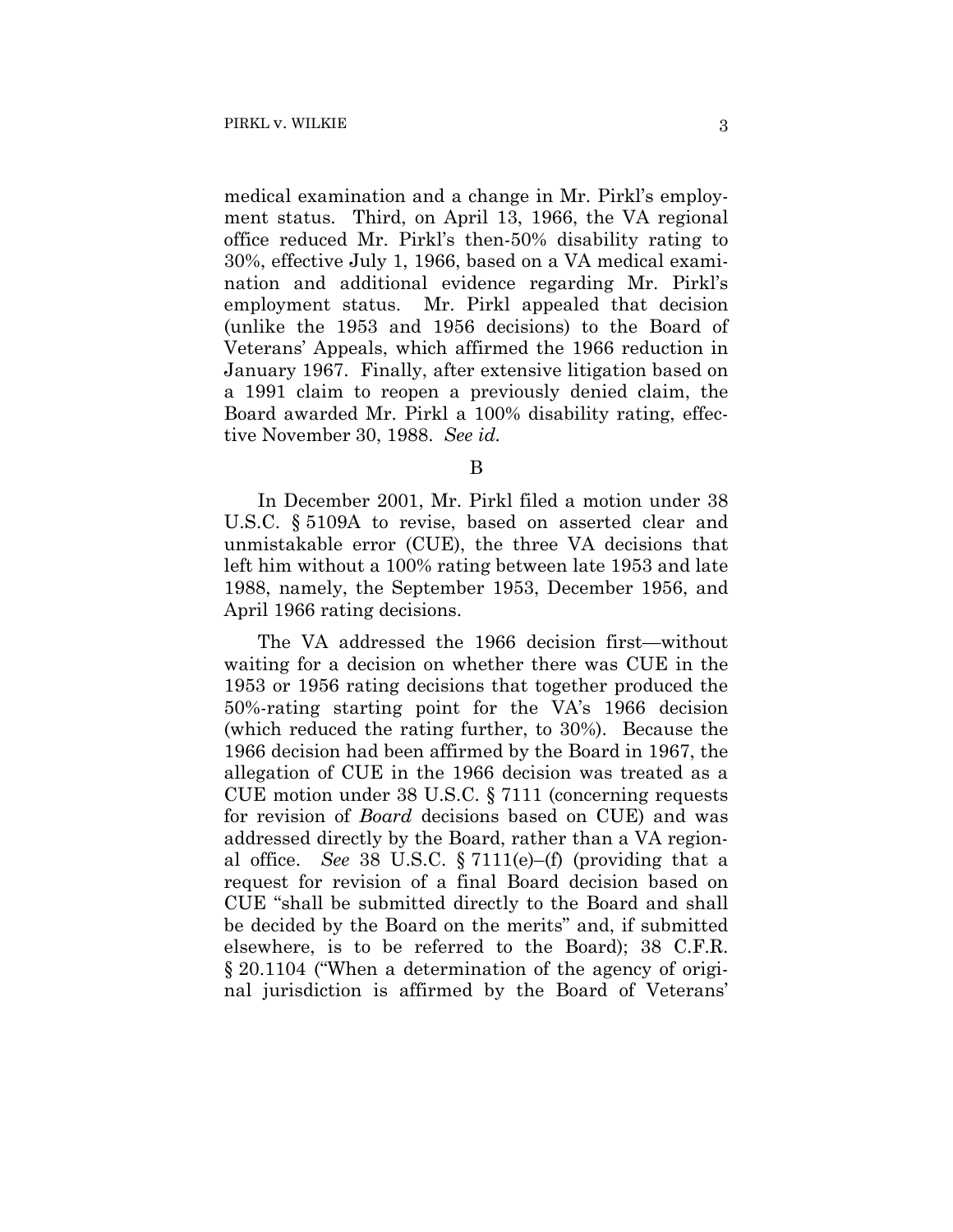Appeals, such determination is subsumed by the final appellate decision."). In August 2002, the Board found no CUE in its 1967 affirmance of the 1966 disability rating reduction from 50% to 30%. *Pirkl I*, 718 F.3d at 1381. The Board, in its ruling, addressed only whether the reduction from 50% to 30% was clear and unmistakable error; it did not address whether the 50% starting point was clear and unmistakable error. *See* Decision No. 0208991, Docket No. 02-00 114A, 2002 WL 32560331, at \*6–9 (Bd. Vet. App. Aug. 2, 2002).

The VA regional office then took up the claim of CUE in the rating-reduction decisions of September 1953 (from 100% to 70%) and December 1956 (from 70% to 50%). In February 2005, it determined that Mr. Pirkl had not shown CUE in either decision. In October 2005, Mr. Pirkl filed a Notice of Disagreement with the February 2005 ruling, and in May 2006, he appealed to the Board. In both instances, according to the later descriptions by the Veterans Court and the Board, he referred only to the portion of the regional office's ruling that found no CUE in the 1953 rating decision. He did not separately challenge the portion that found no CUE in the 1956 rating decision.*See Pirkl I*, 718 F.3d at 1381.

In August 2006, the Board concluded that Mr. Pirkl was right in his claim of CUE in the September 1953 rating decision that reduced his disability rating from 100% to 70%. It determined that the VA in 1953 had failed to comply with 38 C.F.R.  $\S 3.170$  (1949), a regulation governing reductions of 100% (total) disability ratings. The regulation provided:

Total disability ratings . . . , when warranted by the severity of the condition, and not granted purely because of hospitalization or home treatment, . . . will not be reduced, in the absence of clear error, without physical examination showing material improvement in physical condition. Ex-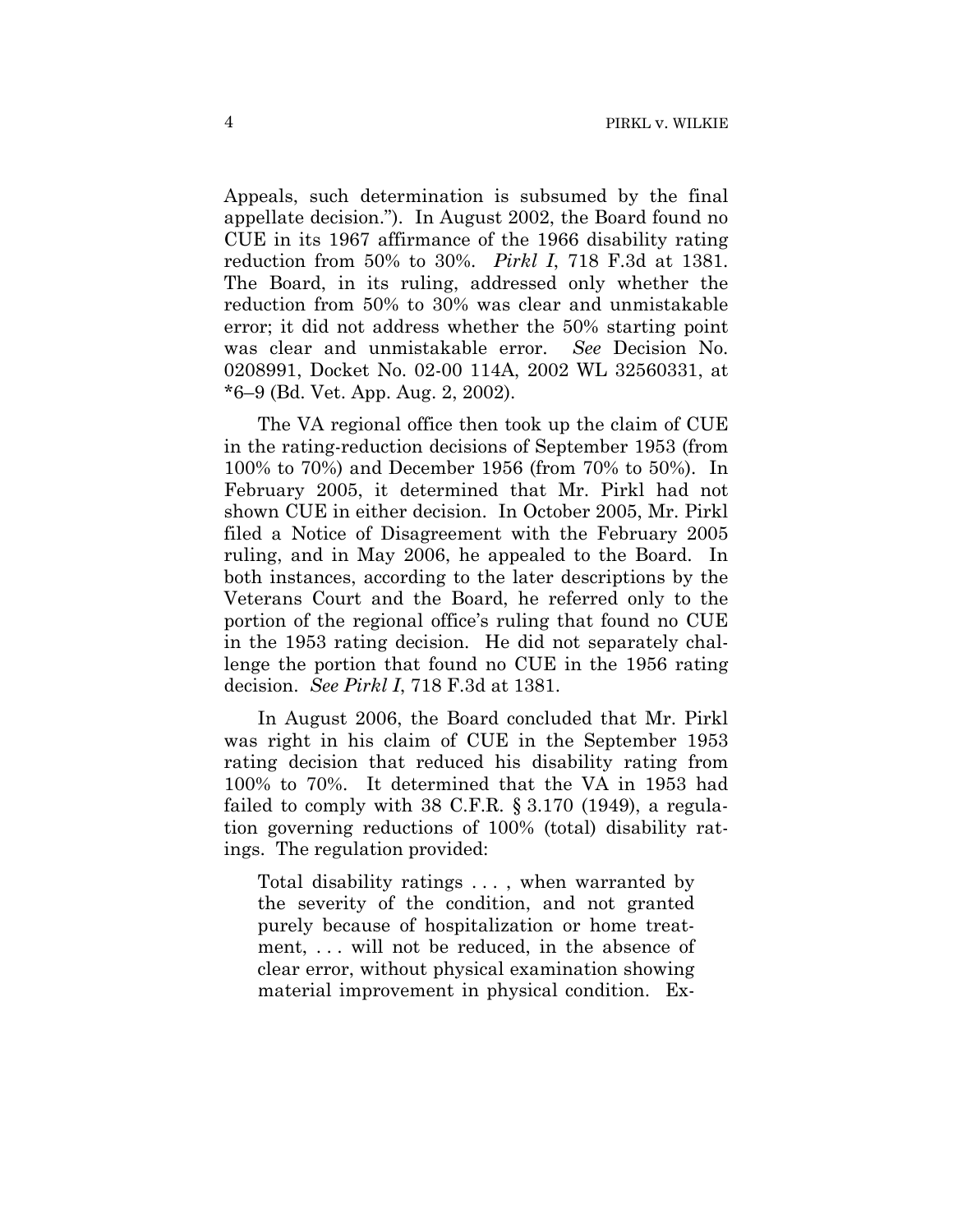1

amination reports showing material improvement must be evaluated in conjunction with all the facts of record and consideration must be given particularly to whether the veteran attained improvement under the ordinary conditions of life, i.e., while actually at work, or whether the symptoms have been brought under control by prolonged rest, or generally, by following a regimen which precludes work, and if the latter, reduction from total disability rating will not be considered pending reexamination after a period of employment (three to six months).

The Board found "undebatable error in the application of 38 C.F.R. § 3.170" because Mr. Pirkl "was not employed at the time of the examination which formed the basis of the reduction in rating, and he was not reexamined after an appropriate period of employment." J.A. 39; *see Pirkl I*, 718 F.3d at 1381.1

(a) *General.* Total disability ratings, when warranted by the severity of the condition and not granted purely because of hospital, surgical, or home treatment, or individual unemployability will not be reduced, in the absence of clear error, without examination showing material improvement in physical or mental condition. Examination reports showing material improvement must be evaluated in conjunction with all the facts of record, and consideration must be given particu-

<sup>&</sup>lt;sup>1</sup> The regulation was amended in 1956, and it was amended and recodified as 38 C.F.R. § 3.343 in 1966. The parties agree that § 3.170 was in force as of the September 1953 and December 1956 rating decisions and § 3.343 was in force as of the April 1966 rating decision. *See* Pirkl Br. 21–22; VA Br. 16. The current version states: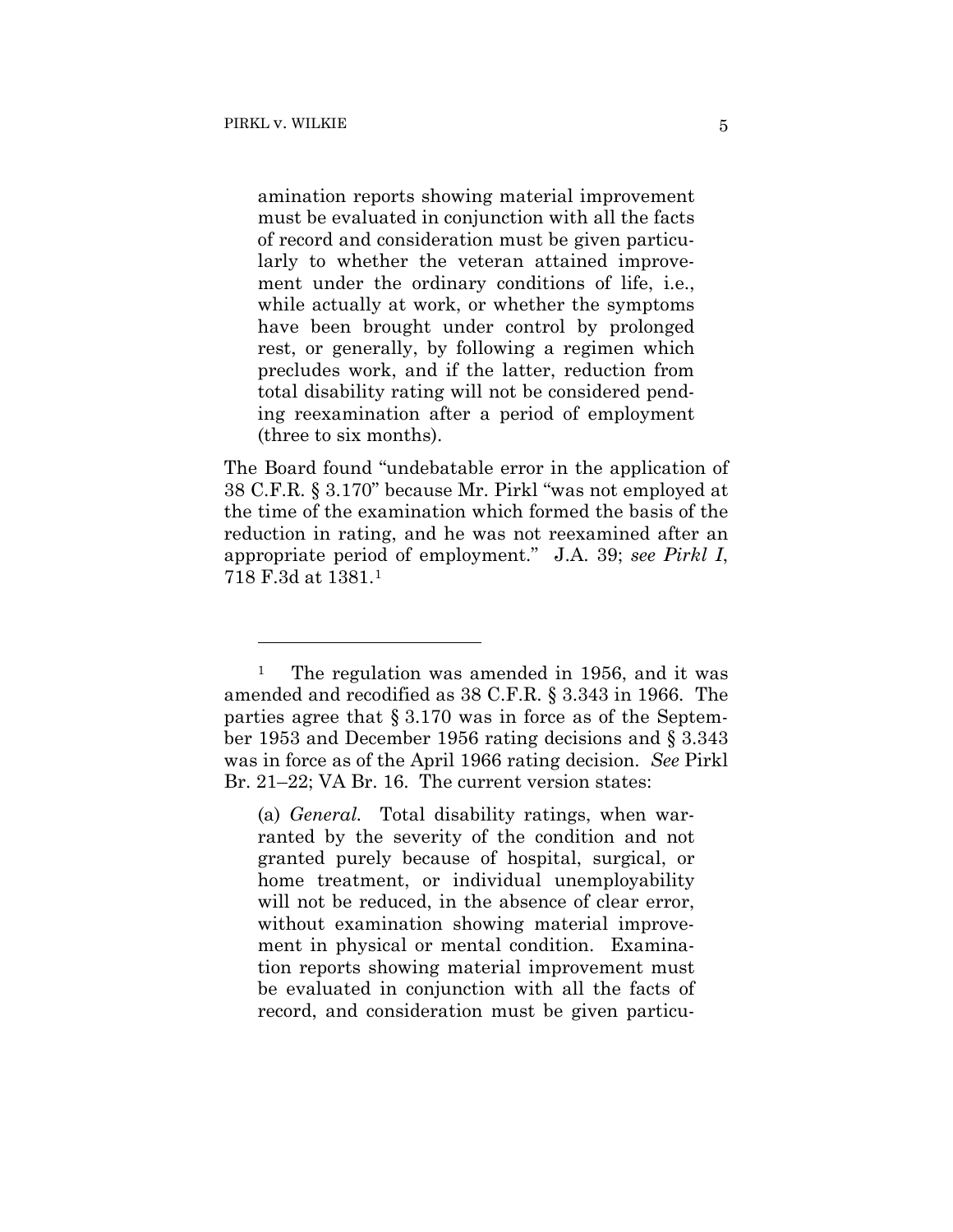There followed a series of rulings about implementation of the Board's 2006 determination of CUE in the 1953 decision. Those rulings gave rise to the issues that this court addressed in 2013 and addresses again now.

1

Ten days after the Board's CUE ruling in 2006, the regional office awarded Mr. Pirkl a 100% disability rating from September 30, 1952, to February 9, 1957, the effective date of the December 1956 decision that reduced his disability rating from 70% to 50%. The regional office treated the December 1956 and April 1966 decisions (the latter affirmed by the Board in 1967) as barring—even as part of the remedial implementation of the CUE ruling that reversed the 1953 reduction below 100% consideration of any increase in Mr. Pirkl's disability rating beyond February 9, 1957. *See* J.A. 44 ("It is noted that the [Board] decision only addresses the issue of the evaluation assigned by the September 3, 1953, rating decision, and does not [a]ffect any of the rating decision[s] made subsequent to that date."); *Pirkl I*, 718 F.3d at 1381.

larly to whether the veteran attained improvement under the ordinary conditions of life, *i.e.*, while working or actively seeking work or whether the symptoms have been brought under control by prolonged rest, or generally, by following a regimen which precludes work, and, if the latter, reduction from total disability ratings will not be considered pending reexamination after a period of employment (3 to 6 months).

Neither party here suggests that any language differences in the various versions of the regulation are material to this appeal.

l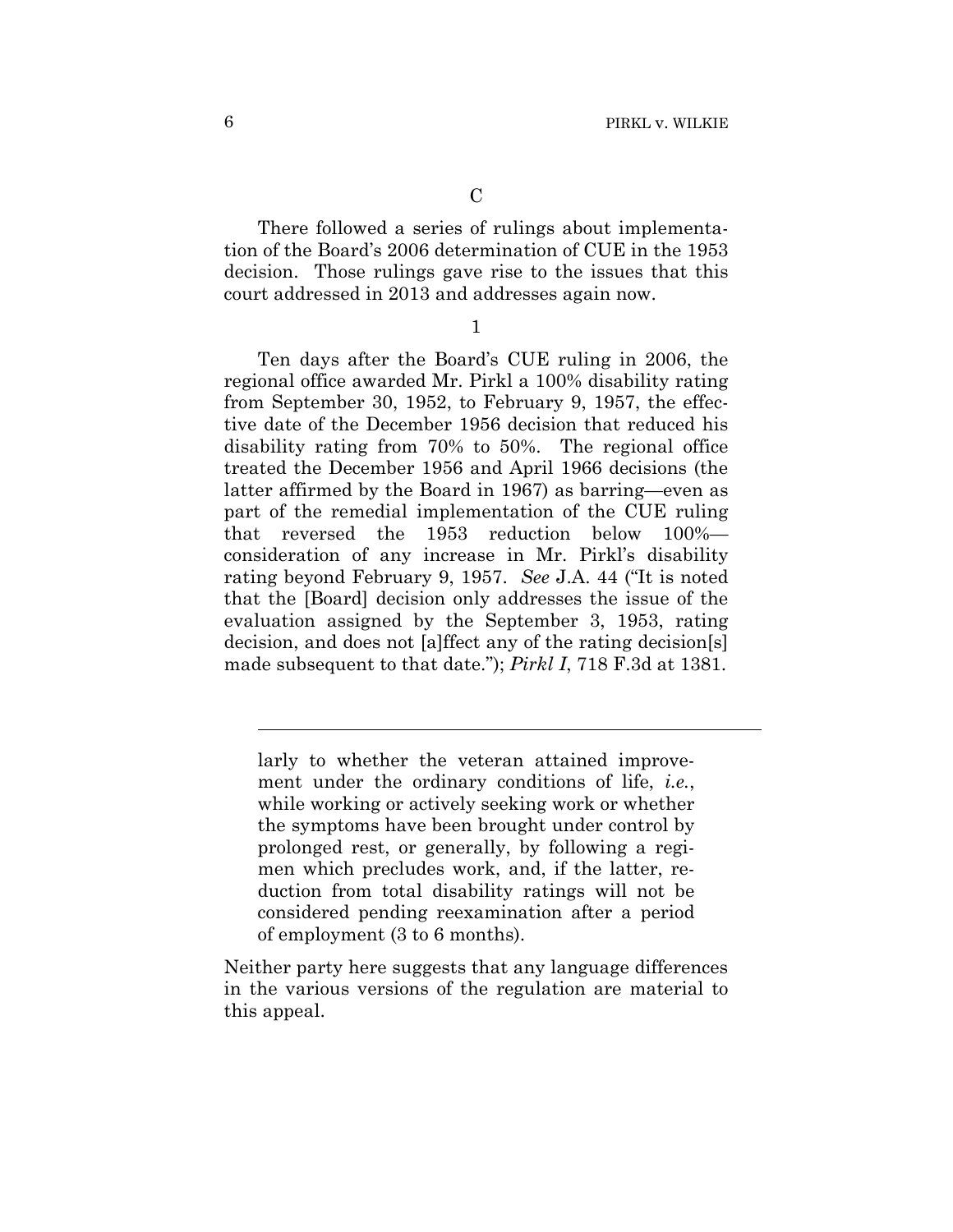On appeal to the Board, Mr. Pirkl argued that, because the Board awarded him a 100% disability rating as of September 30, 1952, the regulation on reductions of 100% ratings should have governed in 1956 and 1966, but the VA had not afforded him the regulation's protections in those years. The failure to apply the regulation in those years is hardly surprising: in both those years, Mr. Pirkl began the disability rating re-assessment with less than a 100% rating, a premise for application of the regulation. The Board concluded, however, that the December 1956 and April 1966 decisions (the latter affirmed by the Board in 1967) were final as to the rating reductions and their effective dates and that it followed from such finality that the August 2006 Board CUE ruling as to the 1953 rating decision was properly implemented "by simply continuing the 100 percent evaluation until the next final rating reduction in December 1956, which was effective in February 9, 1957." J.A. 92–93. For that reason, the Board dismissed Mr. Pirkl's appeal, and the Veterans Court subsequently affirmed, with Mrs. Pirkl substituted for her husband when he died. *Pirkl I*, 718 F.3d at 1381–82.

2

In *Pirkl I*, we vacated the Veterans Court's decision and remanded the case for further proceedings. We noted the Veterans Court's "factual determination that the subsequent reductions in 1956 and 1966 of Mr. Pirkl's disability rating stand as independent decisions." 718 F.3d at 1384. And we rejected "Mrs. Pirkl's argument that the Board's finding of CUE in the 1953 decision initiated a 'chain reaction' that *necessarily* rendered those later decisions 'null and void.'" *Id.* (emphasis added). But we held that the 1956 and 1966 decisions did not, simply because of their finality, block including post-1956 and post-1966 relief as part of a remedy for the 1953 CUE. "[A] finding of CUE may, under some circumstances, require a later decision to be revisited." *Id.* What was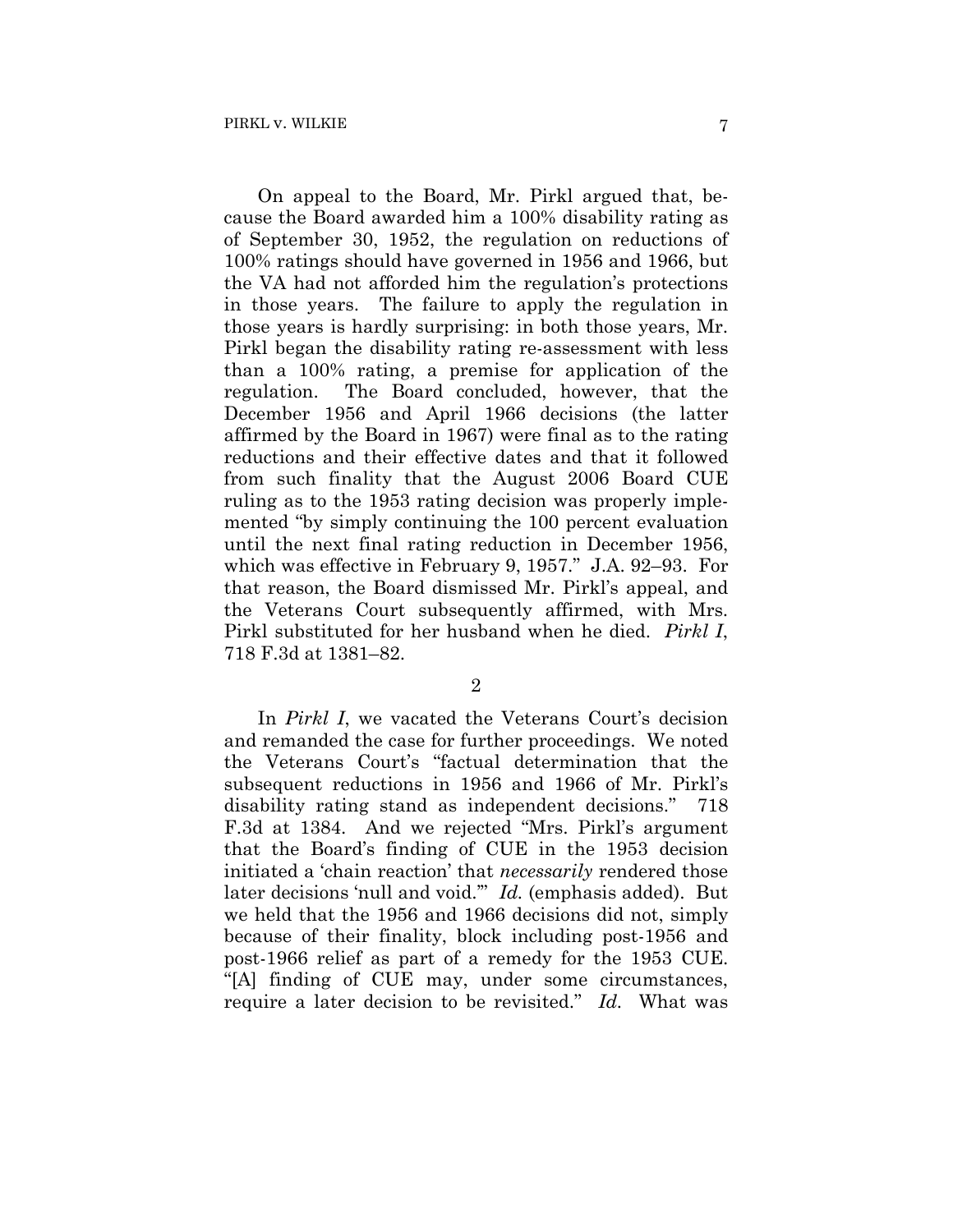needed was an inquiry into whether and how correction of the 1953 error altered the bases for, and ultimate conclusions of, the 1956 and 1966 decisions. *Id.* at 1384–85.

Specifically, we stressed the basic statutory standard for implementing a CUE ruling. "Under the statute, a finding of CUE in a prior decision must be implemented as if it had been made on the date of the prior decision." *Id.* at 1384. We three times quoted the command of 38 U.S.C. § 5109A(b): "[A] rating or other adjudicative decision that constitutes a reversal or revision of a prior decision on the grounds of clear and unmistakable error has the same effect as if the decision had been made on the date of the prior decision." *See* 718 F.3d at 1384–85.2

We explained that, to give the 2006 CUE correction of the 1953 rating decision the "effect as if" originally made in 1953, the 1956 decision must be examined, not simply taken as prospectively controlling without examination. The key point was that "the Board's finding of CUE in the 1953 decision changed the factual and legal background against which subsequent reductions were made": in particular, when the Board found CUE in the 1953 decision, "the subsequent reduction of Mr. Pirkl's disability rating in 1956 became an effective reduction from a 100% total disability rating, not from a 70% disability rating" (which was the starting point for the actual 1956 rating decision). *Id.* at 1384. Yet the Board "failed to consider the effect of this change in implementing its finding of CUE." *Id.* The question, in short, is whether and how the 1956 decision would have been different if the VA had started with a 100% disability rating, not the 70% disability rating that it actually (but, in retrospect, mistakenly) started with. But the Board did not ask that question.

1

<sup>2</sup> The provision governing revisions based on CUE in Board decisions contains materially identical language. *See* 38 U.S.C. § 7111(b).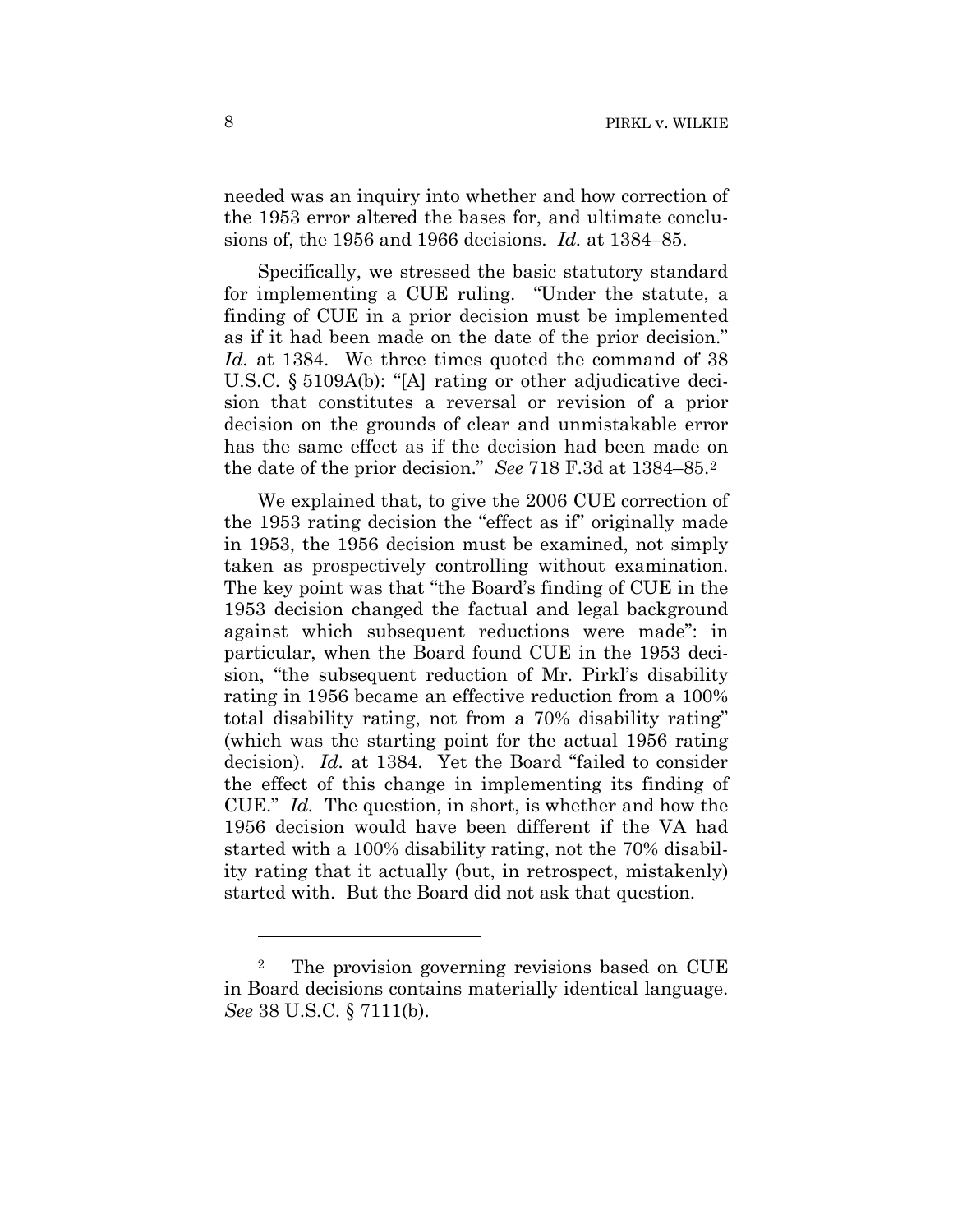Still more particularly, we emphasized the role of the regulation governing reductions of 100% disability ratings. 38 C.F.R. § 3.170 (1949); 38 C.F.R. § 3.343. Immediately after noting that the CUE finding "effected a change in the legal context applicable to those later decisions," we explained that "the Board failed to consider the effect of the applicability of 38 C.F.R. § 3.170 (1949) or its successor regulations in the 1956 and 1966 decisions." *Pirkl I*, 718 F.3d at 1384. We added: "we find no support in the record that establishes the 1956 rating decision took into account the 'material improvement' standard" of the regulation. *Id.* Again citing 38 U.S.C. § 5109A(b), we held: "The CUE finding with respect to the 1953 decision thus requires the Board to revisit these later findings and determine the extent to which the CUE finding changes the legal or factual basis of the later evaluations." *Id.* We vacated the Veterans Court's decision and ordered a remand so that the Board "may consider in the first instance, and as part of the implementation of its CUE finding, whether the subsequent reductions of Mr. Pirkl's disability rating in 1956 and 1966 remain proper in view of the applicable regulations in effect at the time." *Id.* at 1385.

3

On remand, the Board again dismissed Mrs. Pirkl's appeal of the regional office's decision not to give relief for the 1953 CUE past the effective date of the 1956 rating reduction. The Board stressed the absence of separate, preserved claims of CUE in the 1956 and 1966 decisions (the latter affirmed by the Board in 1967). It also went on to conclude that the regulation governing VA decisions that reduce 100% disability ratings did not apply to Mr. Pirkl in 1956 and 1966. Specifically, it relied on this court's decision in *Reizenstein v. Shinseki*, 583 F.3d 1331 (Fed. Cir. 2009), to conclude that the regulation applies only when the VA considers reducing a rating at a time when the claimant was actually receiving benefits under a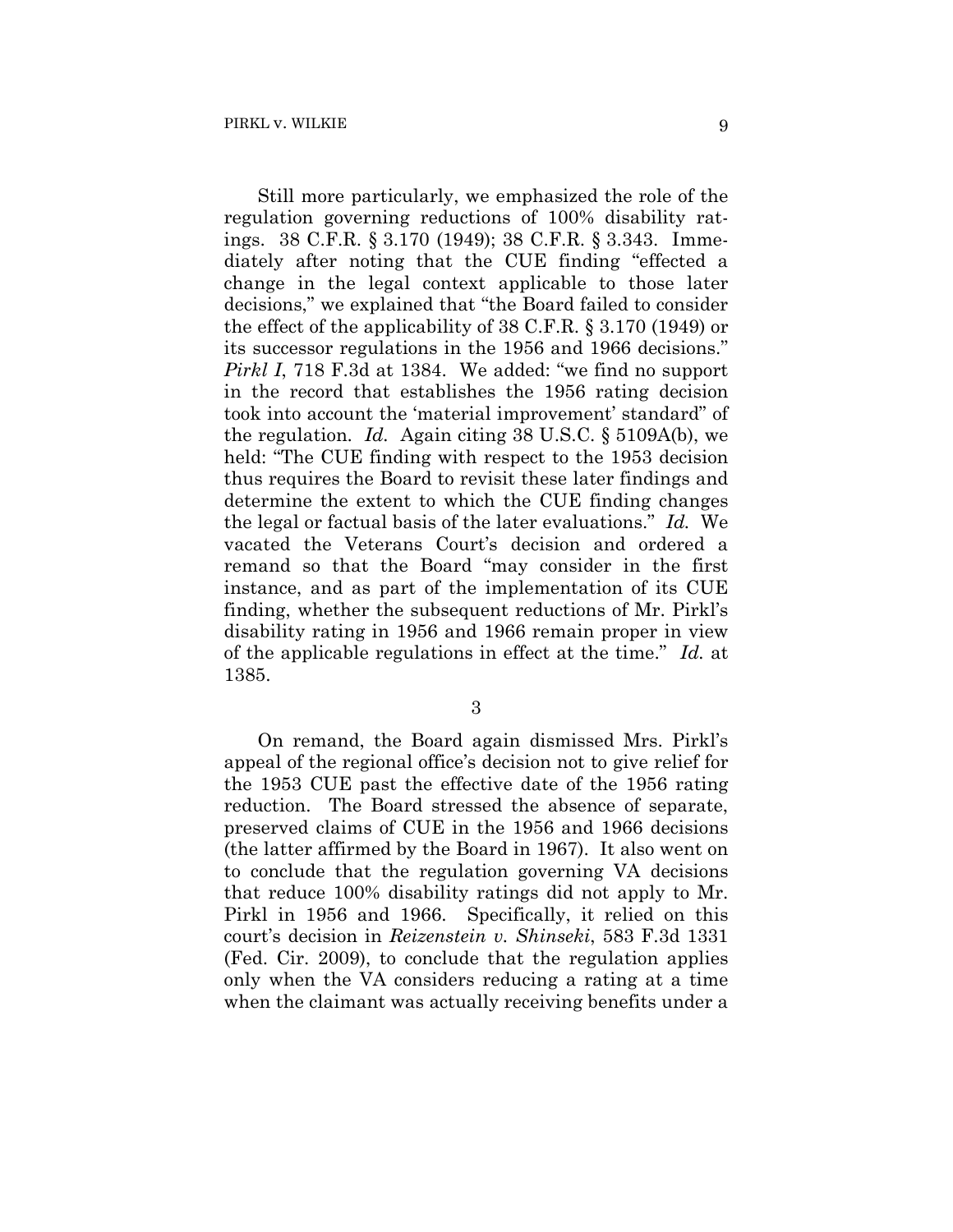100% disability rating, not when a claimant was, like Mr. Pirkl, legally entitled to benefits under a 100% disability rating but was not receiving them because of clear and unmistakable VA error. The Board held that the regulation did not have to be applied in the 1956 and 1966 decisions because Mr. Pirkl "was *never* in receipt of a 100 percent rating during the time period being currently examined on appeal." J.A. 138. Accordingly, the Board considered it "unnecessary to conduct an analysis of whether the 'material improvement' standard outlined in those regulations was met at the time of the rating reductions in the December 1956 and April 1966 rating decisions." *Id.*

Mrs. Pirkl appealed to the Veterans Court, which affirmed the Board's decision, substantially for the reasons stated by the Board as just summarized. She then timely appealed to this court. We have jurisdiction pursuant to 38 U.S.C. § 7292. As the parties properly agree, the questions presented are legal ones concerning the meaning of a regulation and the scope of the Board's remedial obligations under Title 38 and this court's *Pirkl I* decision.

II

Under our decision in *Pirkl I*, and under 38 U.S.C. § 5109A, it is clear, and the government does not dispute, that the Board had the authority and the obligation to implement its 2006 finding of CUE in the 1953 rating decision, a finding that revised the 1953 decision to leave the 100% rating in place as of 1953. *See* VA Br. 25. We conclude that it is also clear, under the language of *Pirkl I* and under the governing law, that implementing the 2006 CUE decision requires renewed consideration of the 1956 and 1966 decisions to ensure that Mr. Pirkl is restored to the ratings he would have had over time, upon application of the governing legal standards, in the absence of the now-revised 1953 reduction of his disability rating from 100% to 70%. The governing legal standards, we also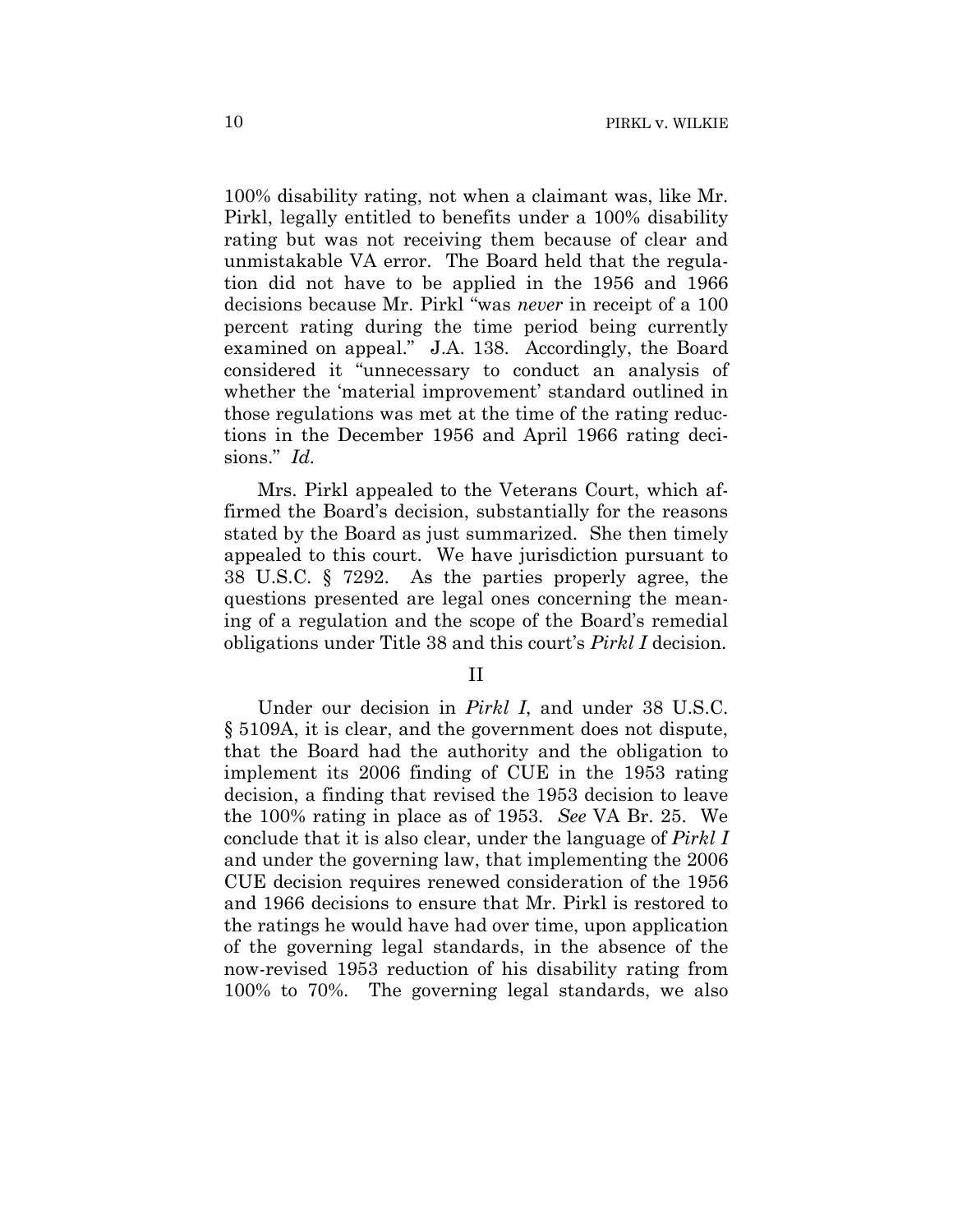conclude, include the regulation for reductions of 100% ratings.

A

The language of *Pirkl I* is explicit that the remedy for the CUE in 1953, *i.e.*, the implementation of the 2006 revision of the 1953 decision, which restored Mr. Pirkl's 100% disability rating, did not automatically stop at 1956 just because of the 1956 and 1966 rating decisions (the latter affirmed by the Board in 1967). We remanded for the Board to "consider in the first instance, and as part of the implementation of its CUE finding, whether the subsequent reductions of Mr. Pirkl's disability rating in 1956 and 1966 remain proper in view of the applicable regulations in effect at the time." 718 F.3d at 1385. That statement followed our explanation that "[t]he CUE finding with respect to the 1953 decision thus *requires the Board to revisit these later findings and determine the extent to which the CUE finding changes the legal or factual basis of the later evaluations*." *Id.* at 1384 (emphasis added). And we specifically explained that the 2006 revision meant that Mr. Pirkl must be treated as having come into the 1956 VA re-assessment of his disability with a 100% rating, not the 70% rating the 1953 decision had mistakenly left him with: the 1956 reduction "*became an effective reduction from a 100% total disability rating*." *Id.* (emphasis added). As a result, the question arose, and had to be considered on remand, whether the regulation on reductions of 100% ratings should have been applied to Mr. Pirkl in 1956 and 1966, with the answer to that question affecting what role the 1956 and 1966 rating decisions could properly play in determining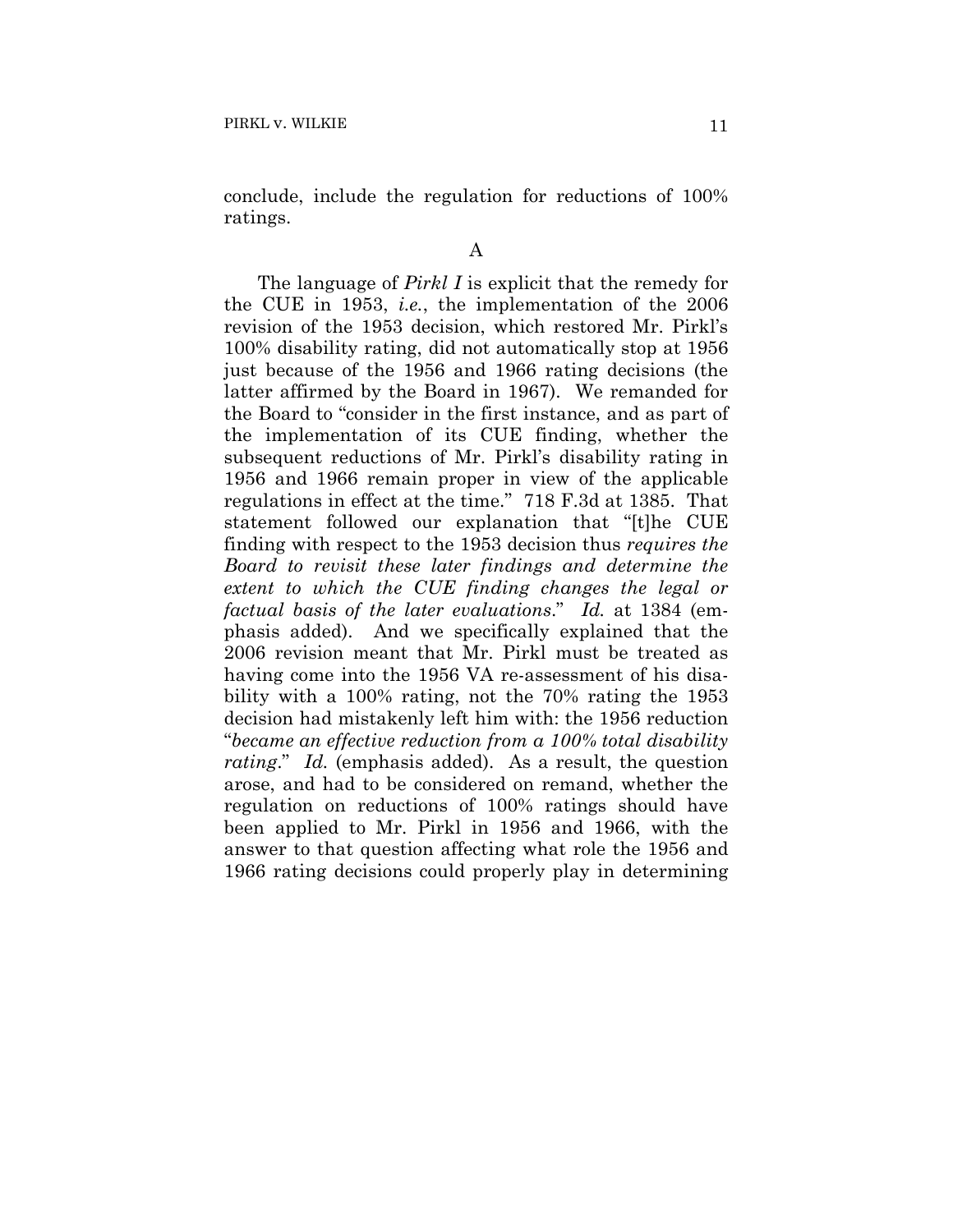how long past 1953 he would have kept his 100% rating. *Id.* at 1384–85.3

B

We relied in *Pirkl I* on 38 U.S.C. § 5109A(b) as the controlling statute on the scope of the remedy. That statute is explicit that "[a] rating or other adjudicative decision that constitutes a reversal or revision of a prior decision on the grounds of clear and unmistakable error has the same effect as if the decision had been made on the date of the prior decision." Under that language, giving the 2006 revision of the 1953 decision "the same effect as if" the revision had been the decision in 1953 requires that Mr. Pirkl be treated as having the pre-1953 100% rating after 1953, as is undisputed here. *See also Hamer v. Shinseki*, 24 Vet. App. 58, 61 (2010) (noting that, under section 5109A(b), a Board decision finding CUE in an earlier decision "carries with it the same rights, privileges, and constraints that the initial disability rating . . . would have"), *aff'd*, 438 F. App'x 897 (Fed. Cir. 2011).

The language of section 5109A(b) is one way of stating the fundamental principle of corrective remedies that is used throughout the law, though sometimes with modifications: "The injured party is to be placed, as near as may be, in the situation he would have occupied if the wrong had not been committed." *Wicker v. Hoppock*, 73 U.S. 94, 99 (1867); *see Missouri v. Jenkins*, 515 U.S. 70, 87 (1995) (noting that "all remedies" are designed "to restore the victims of [wrongful] conduct to the position they would have occupied in the absence of such conduct"); *see also*,

<u>.</u>

<sup>&</sup>lt;sup>3</sup> If Mr. Pirkl would have properly lost his 100% rating in 1956, the regulation would have been inapplicable in 1966. If he would have kept the 100% rating in 1956, he still might have lost it in 1966.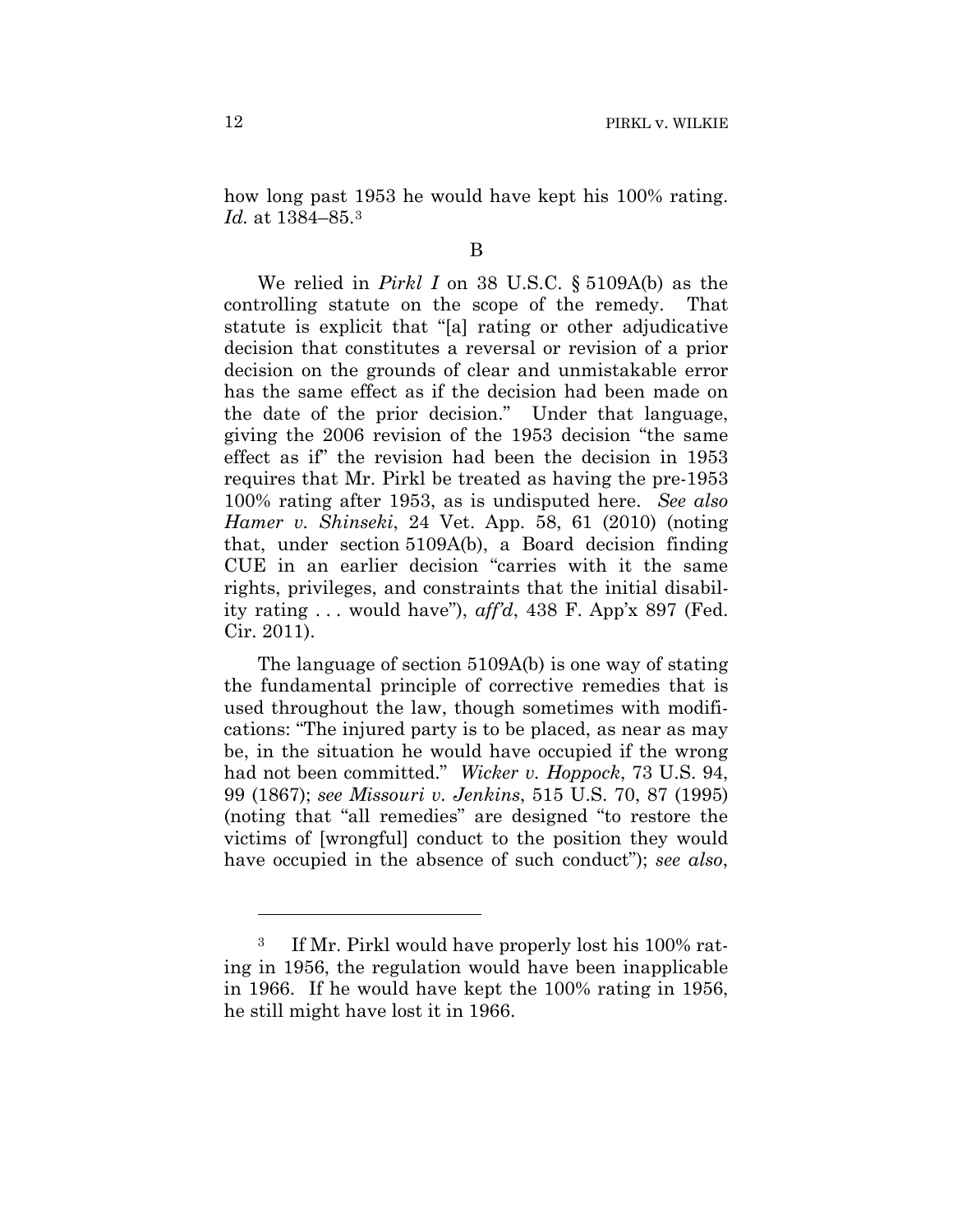<u>.</u>

*e.g.*, *United States v. Virginia*, 518 U.S. 515, 547 (1996); *Milliken v. Bradley*, 433 U.S. 267, 280–81 (1977); *Albemarle Paper Co. v. Moody*, 422 U.S. 405, 418–19 (1975) (quoting *Wicker*, 73 U.S. at 99); *Phelps Dodge Corp. v. NLRB*, 313 U.S. 177, 187, 194 (1941); *Kerr v. Nat'l Endowment for the Arts*, 726 F.2d 730, 733 (Fed. Cir. 1984) ("[T]he basic purpose of a reinstatement or back pay order is 'restoration of the situation, as nearly as possible, to that which would have obtained but for the [wrongful conduct].'" (quoting *Phelps Dodge*, 313 U.S. at 194)).

We see no basis for reading section 5109A(b) as departing from that basic standard for a corrective remedy when the Board revises an earlier VA decision based on clear and unmistakable error in that earlier decision. Accordingly, the statutorily required remedy here is to give Mr. Pirkl the ratings he would have had, over time, if he had retained his 100% rating in 1953. And that remedy logically requires examination of the 1956 and 1966 decisions and proceedings to determine what they do or do not show about when, if ever, Mr. Pirkl would have lost his 100% rating under the applicable legal standards had they been applied.

The applicable legal standards, we hold, include the regulation governing reductions of 100% ratings. 38 C.F.R. § 3.170 (1949); 38 C.F.R. § 3.343. The government argues that the regulation did not cover Mr. Pirkl's situation in 1956, even on the legally required assumption that the revised 1953 decision left him with a 100% rating after 1953. *See* VA Br. 16. We disagree.4

<sup>&</sup>lt;sup>4</sup> The government does not distinguish the 1956 decision from the 1966 decision in its argument about the applicability of the regulation. For simplicity, we focus on the 1956 decision.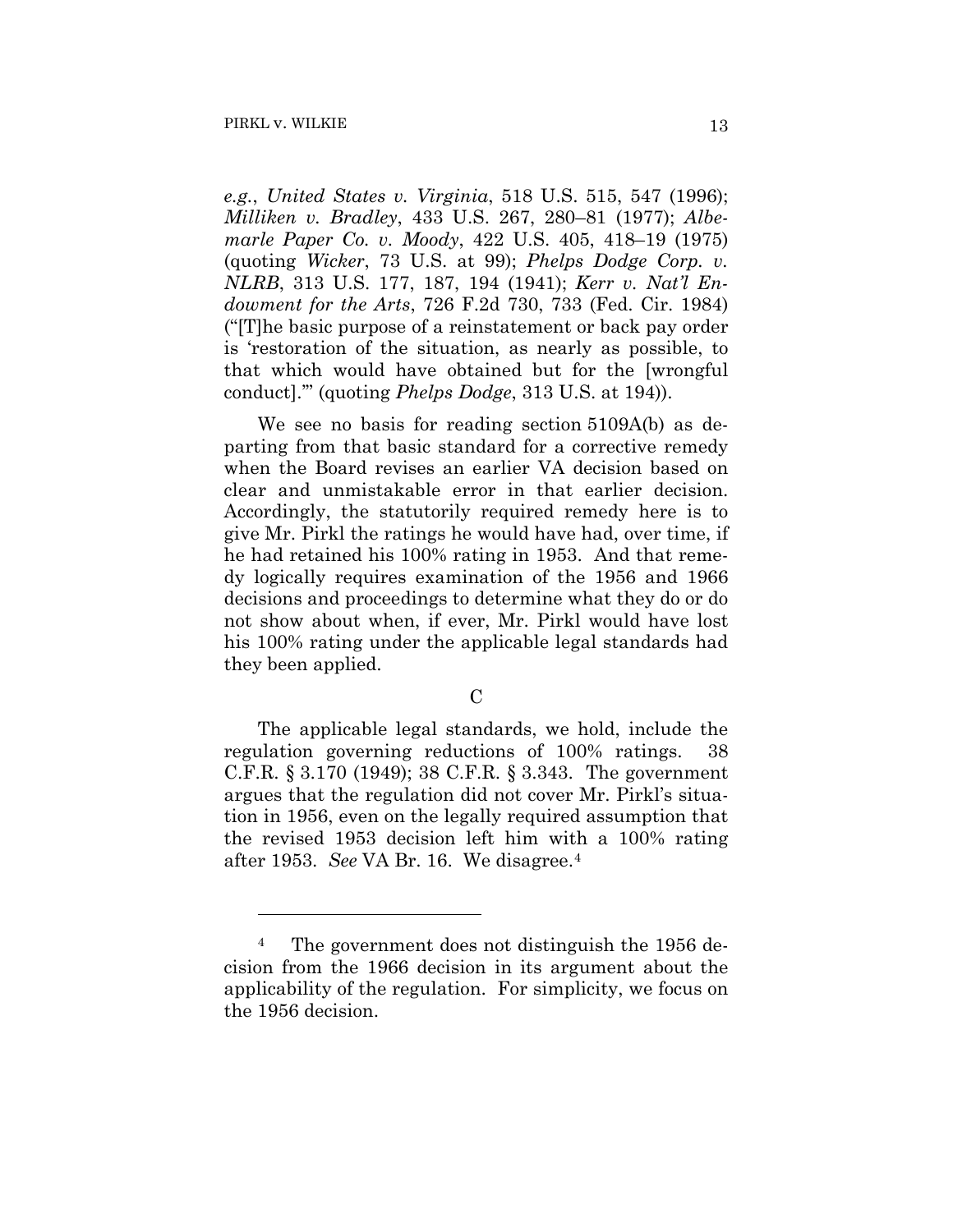We have already held that, "[w]hen the Board determined that the September 1953 decision contained CUE, Mr. Pirkl's disability rating was reset to 100% as of the date of the 1953 decision," and "[t]his means that the subsequent reduction of Mr. Pirkl's disability rating in 1956 became an effective reduction from a 100% total disability rating, not from a 70% disability rating." *Pirkl I*, 718 F.3d at 1384. Mr. Pirkl thus must be deemed to have had a "[t]otal disability rating[]" in 1956. 38 C.F.R. § 3.170 (1949); *see* 38 C.F.R. § 3.343. Under the plain language of the regulation, that rating could "not be reduced" except in accordance with the regulation's terms. 38 C.F.R. § 3.170 (1949); *see* 38 C.F.R. § 3.343.

The government has no textual argument for a contrary conclusion. Rather, it points to this court's decision in *Reizenstein v. Shinseki*, 583 F.3d 1331 (Fed. Cir. 2009), and argues that *Reizenstein*'s reasoning should lead us to conclude that the regulation did not apply to Mr. Pirkl as of 1956. We reject the argument.

In *Reizenstein*, the Board rendered a single decision that, looking back at the 10-year period of alleged disability at issue, adopted a "retrospective staged rating": based on a finding of different degrees of disability during different segments of the past period at issue, the Board assigned ratings of 30%, 50%, 100%, and 30% for successive portions of the period. *Id.* at 1333. When Mr. Reizenstein argued to this court that the Board could not find a 30% disability after the period of 100% disability without complying with 38 C.F.R. § 3.343(a), we disagreed. Rather, we held, the VA had reasonably interpreted the regulation not to apply to the situation of a single VA decision simply finding that, in the past period at issue, the claimant's disability varied in degree, with an intermediate portion of the period involving total disability. 583 F.3d at 1334–38.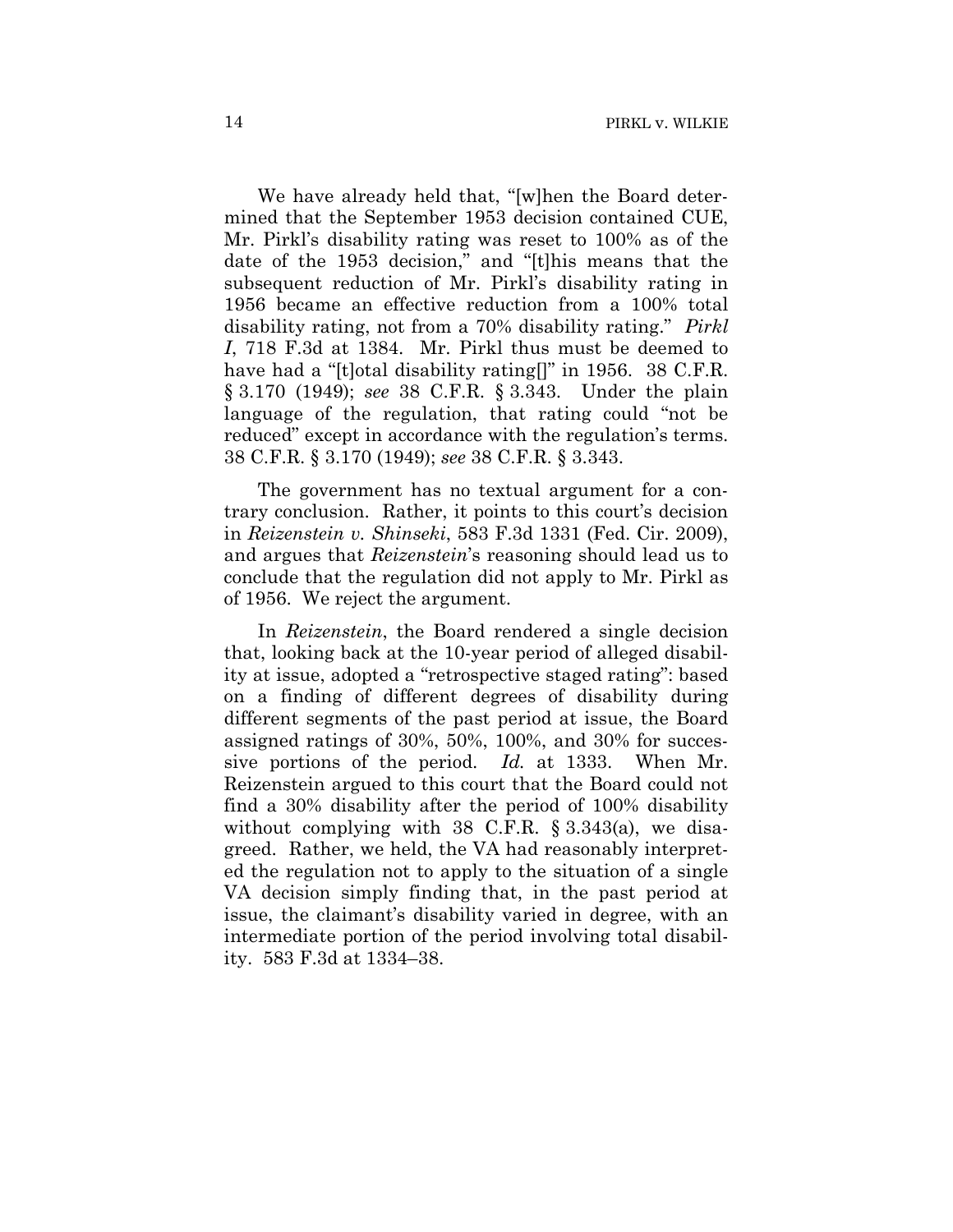That ruling does not apply here. In the "retrospective staged rating" situation that defined "the narrow issue" decided in *Reizenstein*, *id.* at 1334, the regulatory language did not supply an unambiguous answer, whereas it does here. The language of "reduc[ing]" a "total disability rating[]" based on "improvement" unambiguously covers the ordinary situation, like the one at issue in this case, in which the question is whether the rating assigned in one rating decision (100% on an open-ended prospective basis) is to be superseded by a second, *later* rating decision (that assigns a lower rating). In contrast, the regulatory language does not *clearly* cover the single-VA-decision situation considered in *Reizenstein*. In that circumstance, the VA could resolve the textual uncertainty by reading the regulation as inapplicable to that situation, if that reading was otherwise reasonable, as this court concluded it was. *Id.* at 1337–38. Here, there is no textual uncertainty to resolve.

Indeed, in *Reizenstein*, we emphasized the government's contention that "the regulation was intended to be applied to existing ratings that are *reduced on a prospective basis*" and contrasted "the money awarded for a staged rating" as "compensation for a past period of disability and . . . *independent of the veteran's entitlement to continuing benefits*," so that a veteran's receipt of an ongoing total-disability benefit (on which the veteran may depend) is not being cut off in the staged-rating situation. *Id.* at 1337 (emphases added). In the present case, as we explained in *Pirkl I*, the 2006 finding of CUE in the 1953 rating decision means that Mr. Pirkl is deemed to have had a continuing 100% disability rating when the 1956 process of VA re-assessment began. *See* 718 F.3d at 1384. As a result, the reduction adopted in 1956 *was* a prospective reduction of continuing benefits at the 100% level, thus coming within *Reizenstein*'s own rationale for the regulation's scope and outside *Reizenstein*'s rationale explaining why the Secretary's interpretation to exclude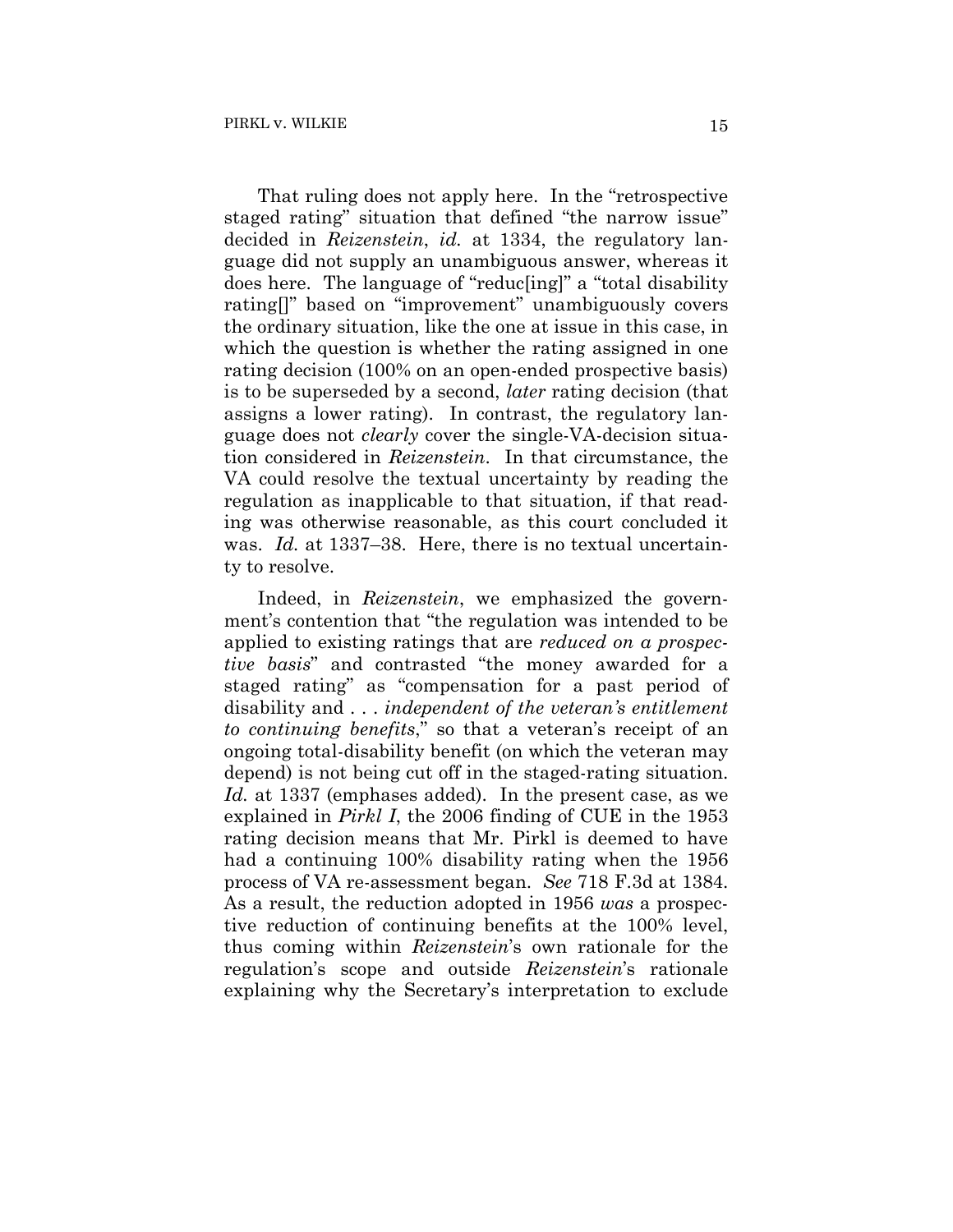the staged-rating situation was reasonable. The fact that Mr. Pirkl was, because of the VA's error, not actually receiving the 100%-rating benefit in 1956 no more makes the regulation inapplicable to the 1956 decision to reduce his rating than it disentitles him to retroactive relief under the regulation for the period from 1953 to 1956. In those years, Mr. Pirkl was not actually receiving the 100%-rating benefits, because of the VA's error, yet the Board awarded relief for that period, and the government does not dispute the propriety of that relief.

Accordingly, contrary to the government's contention, the regulation was applicable to Mr. Pirkl's situation in 1956, and a reduction, to be lawful, had to meet the regulation's requirements.

D

In these circumstances, the remedial standard of section 5109A(b) requires the Board to determine, in this case, whether (and by how much) Mr. Pirkl's 100% rating would have been reduced in 1956 had the regulation for reductions of 100% ratings been applied then and, if the 100% rating remained after 1956, whether (and by how much) the 100% rating would have been reduced in 1966 had the regulation been applied then. The Board has not yet conducted the required remedial inquiry.

The VA did not apply the regulation at either time: after all, because of the incorrect 1953 decision, the reassessments of disability in 1956 and 1966 did not actually present an occasion to apply the regulation, given that Mr. Pirkl entered the re-assessments in both of those years *without* a 100% disability rating. As a result, the VA has not specifically decided how the regulation applied in 1956 and 1966. Nevertheless, the records and findings in the VA decisions in those years may be relevant, and may even supply an answer, to the remedial question now presented. To give Mr. Pirkl the corrective remedy required by section 5109A(b), the Board must examine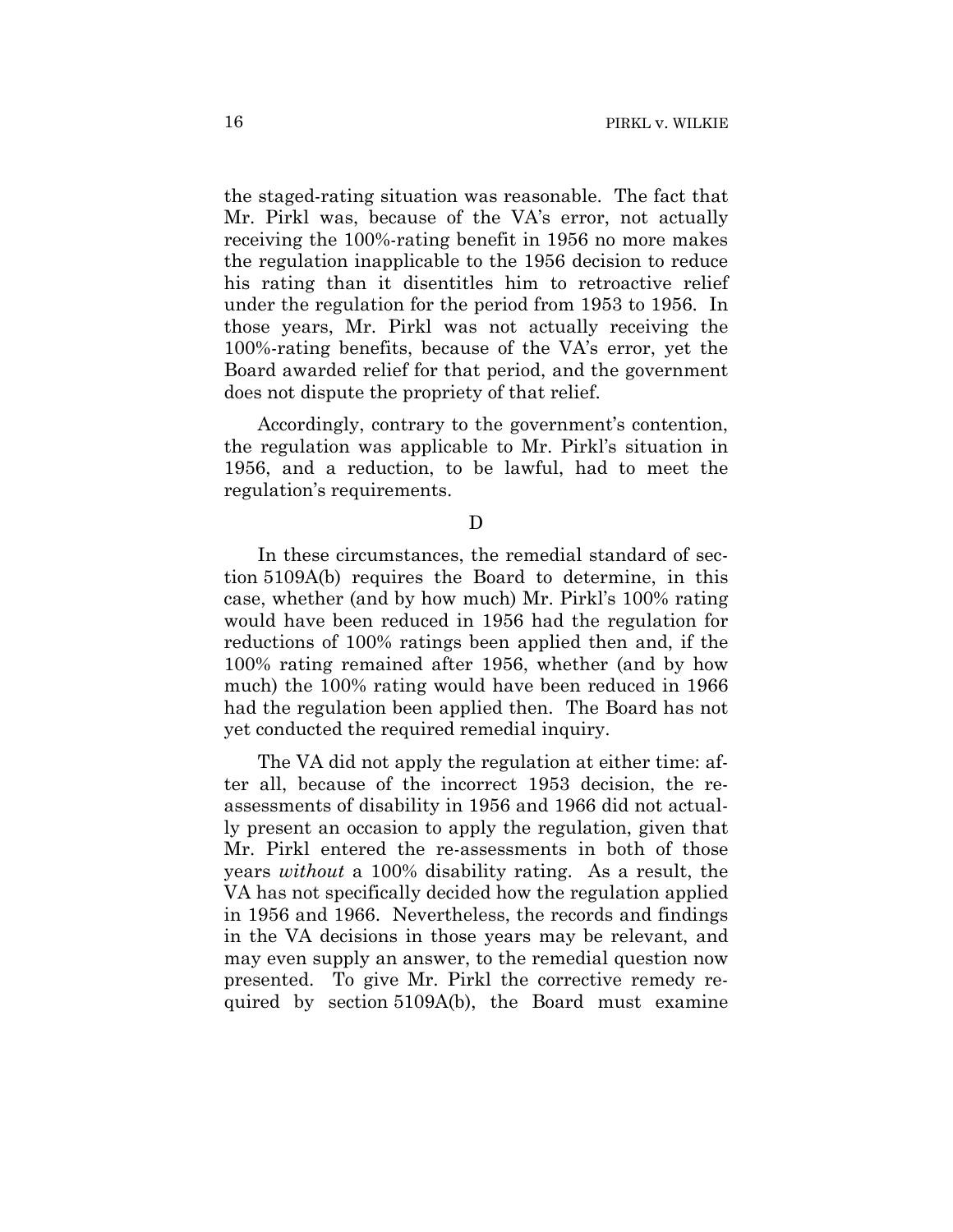those records and findings to determine what ratings Mr. Pirkl would have had up through 1988 if the clearly and unmistakably erroneous decision in 1953 had not been made and the applicable law, including the regulation we have discussed, had been followed. In particular, this inquiry involves consideration of whether the medical examinations in 1956 and 1966, mentioned in the record before us (as already noted), would have supported the findings needed under the regulation had it been applied.

We ruled in *Pirkl I* that the existence of the 1956 and 1966 rating decisions (the latter affirmed by the Board in 1967) does not itself block the case-specific inquiry required to give a proper remedy for the CUE in 1953. We held that the Board must "revisit these later findings and determine the extent to which the CUE finding changes the legal or factual basis of the later evaluations." 718 F.3d at 1384 (citing 38 U.S.C. § 5109A(b)). We so ruled even while recognizing that Mr. Pirkl unsuccessfully sought separate CUE relief from the 1956 and 1966 decisions, on grounds distinct from the propagation forward of the 1953 clear and unmistakable error as to Mr. Pirkl's disability rating, and that the rejections of those separate CUE challenges had become final. *Id.* at 1381.

The government has not shown that *Pirkl I* is wrong in this respect. Most importantly, it has not pointed to any statutory provision that curtails the section 5109A(b) entitlement to receive corrective relief for CUE where the CUE (an incorrect rating) has propagated into later decisions, simply because rejections of *distinct* challenges to the later decisions are final. This entitlement is part of the statutory CUE exception to finality (here, the finality of the 1953 decision); it is not, as the government might be suggesting, some additional exception to finality, beyond those provided by 38 U.S.C. §§ 5108, 5109A, 7111. Nor can the government say that the later rating decisions break the chain of causation from the 1953 rating to later ratings: far from being either causally independent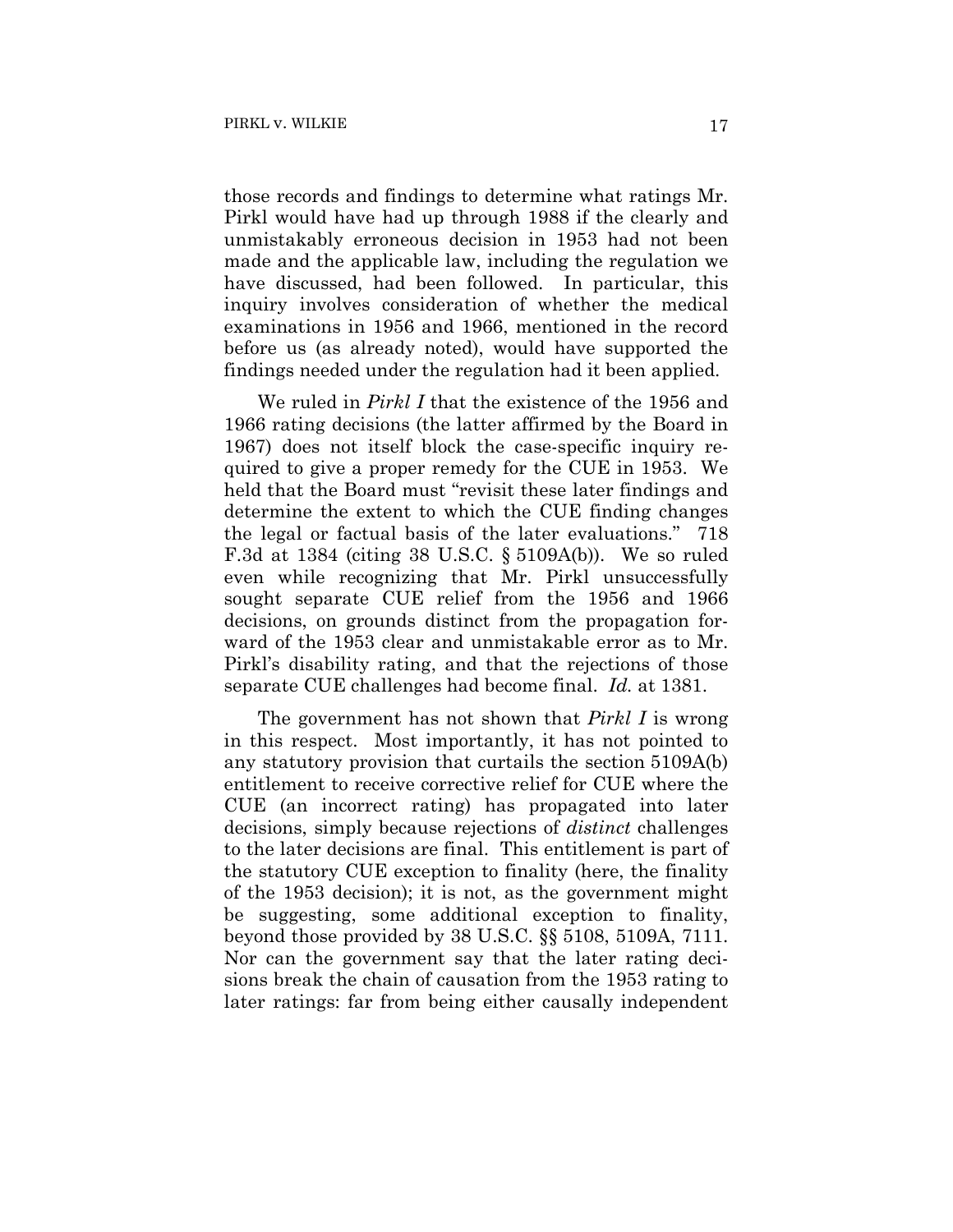or unforeseeable, the clearly and unmistakably wrong 1953 rating had the effect under the benefits regime of setting the express premise for the 1956 decision, which in turn set the express premise for the 1966 decision.5

More generally, the government has not pointed to statutory, regulatory, or judicial authority establishing that, even before the resolution of the CUE challenge to the 1953 decision, Mr. Pirkl was required to challenge the 1956 and 1966 rating decisions not only on the grounds he did assert, but also on the ground that they started with incorrect premises (too low a rating) because of the 1953 error separately being challenged, or establishing that Mr. Pirkl had to try to keep alive the separate CUE challenges to the 1956 and 1966 decisions while the CUE challenge to the 1953 decision was being considered.6 We

1

<sup>&</sup>lt;sup>5</sup> Inquiries into whether subsequent events eliminate or curtail liability or damages for earlier wrongful conduct have long focused on the independence and foreseeability of those subsequent events vis-à-vis the earlier conduct. *See*, *e.g.*, *Lillie v. Thompson*, 332 U.S. 459, 462 (1947); *Atchison, Topeka, & Santa Fe Ry. Co. v. Calhoun*, 213 U.S. 1, 7 (1909); *Milwaukee & Saint Paul Ry. Co. v. Kellogg*, 94 U.S. 469, 475 (1877); *see also Utah v. Strieff*, 136 S. Ct. 2056, 2073 (2016) (Kagan, J., dissenting) (citing W. Page Keeton et al., Prosser and Keeton on the Law of Torts 312 (5th ed. 1984)).

In federal court litigation, Rule 60(b)(5) provides that a court may set aside a judgment that is final when that judgment is "based on an earlier judgment that has been reversed or vacated." Fed. R. Civ. P. 60(b)(5). "This ground is limited to cases in which the present judgment is based on the prior judgment in the sense of claim or issue preclusion." 11 Charles Alan Wright et al., Federal Practice and Procedure § 2863 (3d ed. 2012). In that context, involving a second judgment's dependency on a